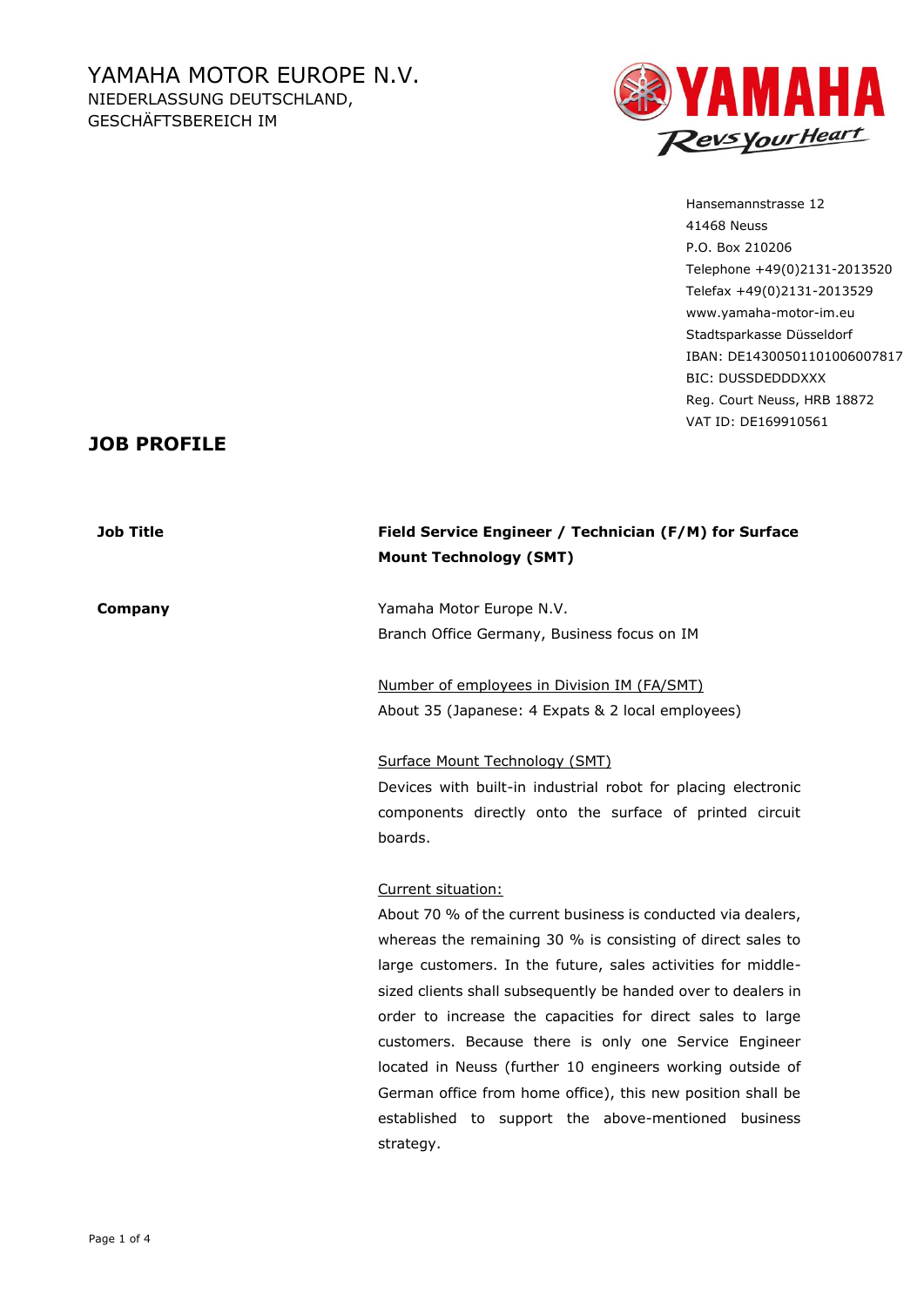GESCHÄFTSBEREICH IM



#### Employees with focus on SMT:

Sales: 1 General Manager & 4 Area Sales Managers for Germany, Spain, UK etc. Service: 1 Operation Manager & 11 Field Service Engineers (only one of the field service engineers is located in Neuss, the others are working from home-office in Germany and other European countries)

Location of the production plant: Construction and production are both located in Japan.

**Reason for the vacancy** Newly created position:

Because there is only one Service Engineer located in Neuss at the moment, reinforcement in form of an additional Service Engineer is needed.

# **Main tasks**

**(specific job objectives)**

- Technical training for dealers & direct customers
- Responsible for the installation, maintenance, repair and service work
- Main contact for dealers & direct customers on all technical issues
- Close collaboration with colleagues in sales
- Documentation of activities
- Inventory control and spare parts

### Future expectations

(as soon as the position holder gets into his own area of responsibility)

- Planning the education for dealers
- Sharing information / feedback between Europe and Japan (designer, customer support division)
- Improvement of service flow / structure

| <b>Position within the company</b> | The owner of the position reports to: |
|------------------------------------|---------------------------------------|
| hierarchy                          | Mr. Thomas Metz (Operation Manager)   |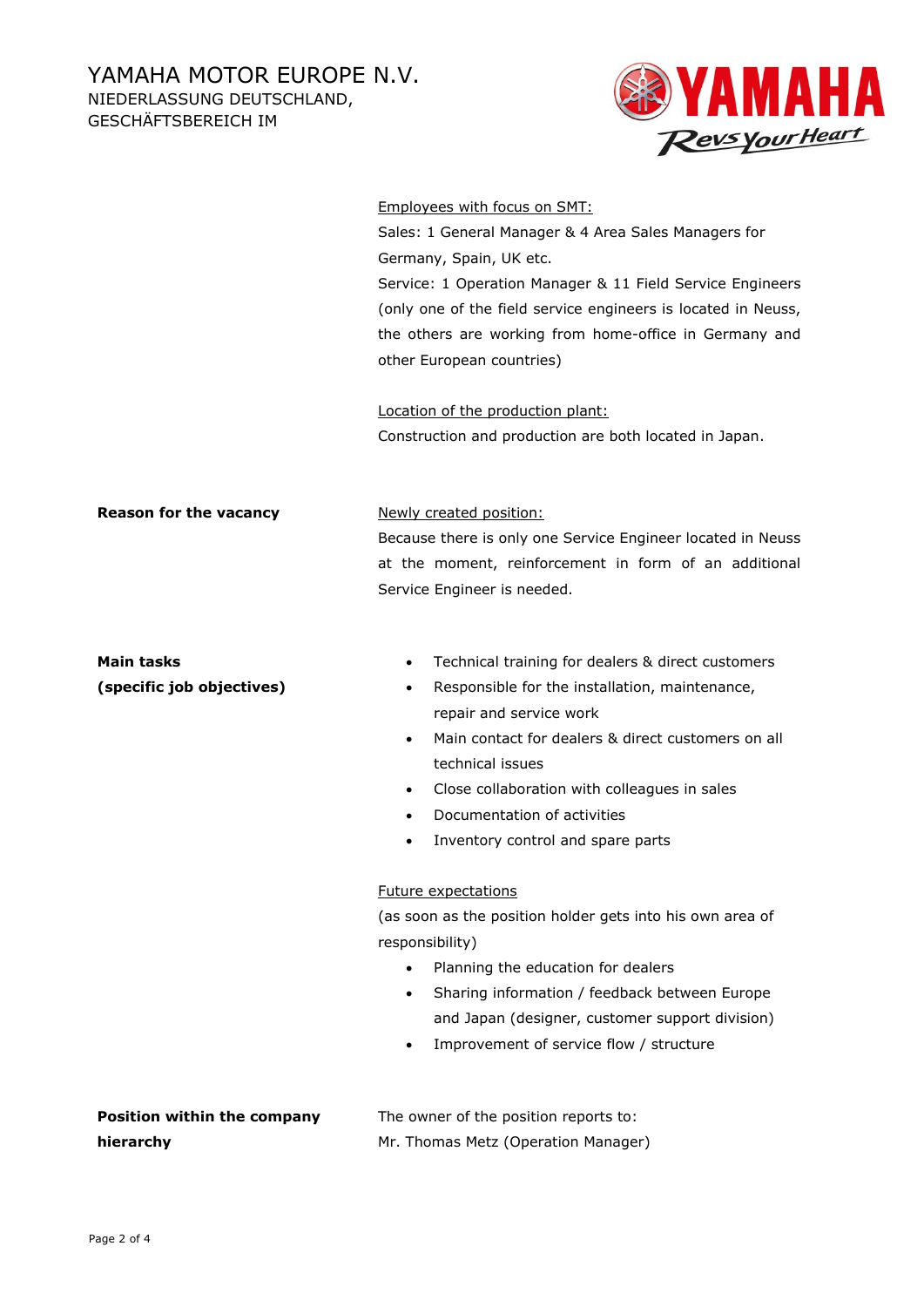## YAMAHA MOTOR EUROPE N.V.

**Team work** Closely working together with:

Company internal

• Back Office

Other Field Service Engineers

NIEDERLASSUNG DEUTSCHLAND,

GESCHÄFTSBEREICH IM



|                        | Area Sales Managers<br>$\bullet$                                |
|------------------------|-----------------------------------------------------------------|
|                        | Customer side                                                   |
|                        | Engineers in dealer                                             |
|                        |                                                                 |
| Travel                 | Average travel frequency:                                       |
|                        | About 50 %                                                      |
|                        | Activities outside of the office at the customer side will be   |
|                        | the main part of the job. However, depending on                 |
|                        | circumstances and project status, the amount of office work     |
|                        | may vary.                                                       |
|                        | On-the-job training:                                            |
|                        | The position holder will be trained mainly in Neuss, because    |
|                        | there are demonstration machines available and another          |
|                        | Field Service Engineer is present. Especially in the first 1 or |
|                        | 2 years, the position holder will also receive on-the-job       |
|                        | training from the other 11 Field Service Engineers in Europe.   |
|                        | <b>Business travel destinations:</b>                            |
|                        | Mainly in German speaking countries (DACH-region), but          |
|                        | also in EMEA countries widely                                   |
| <b>Conditions:</b>     |                                                                 |
| Annual salary          | The final amount depends on the experience and back-            |
|                        | ground of the candidate.                                        |
| Company car            | Provided (1% German Tax Rule will be applied)                   |
| <b>Travel Expenses</b> | According to the taxation rules in Germany                      |
| Holiday                | 30 days                                                         |
| Place of contract      | Neuss / NRW                                                     |
| Work Base              | Neuss / NRW                                                     |
| Date of employment     | <b>ASAP</b>                                                     |
|                        |                                                                 |